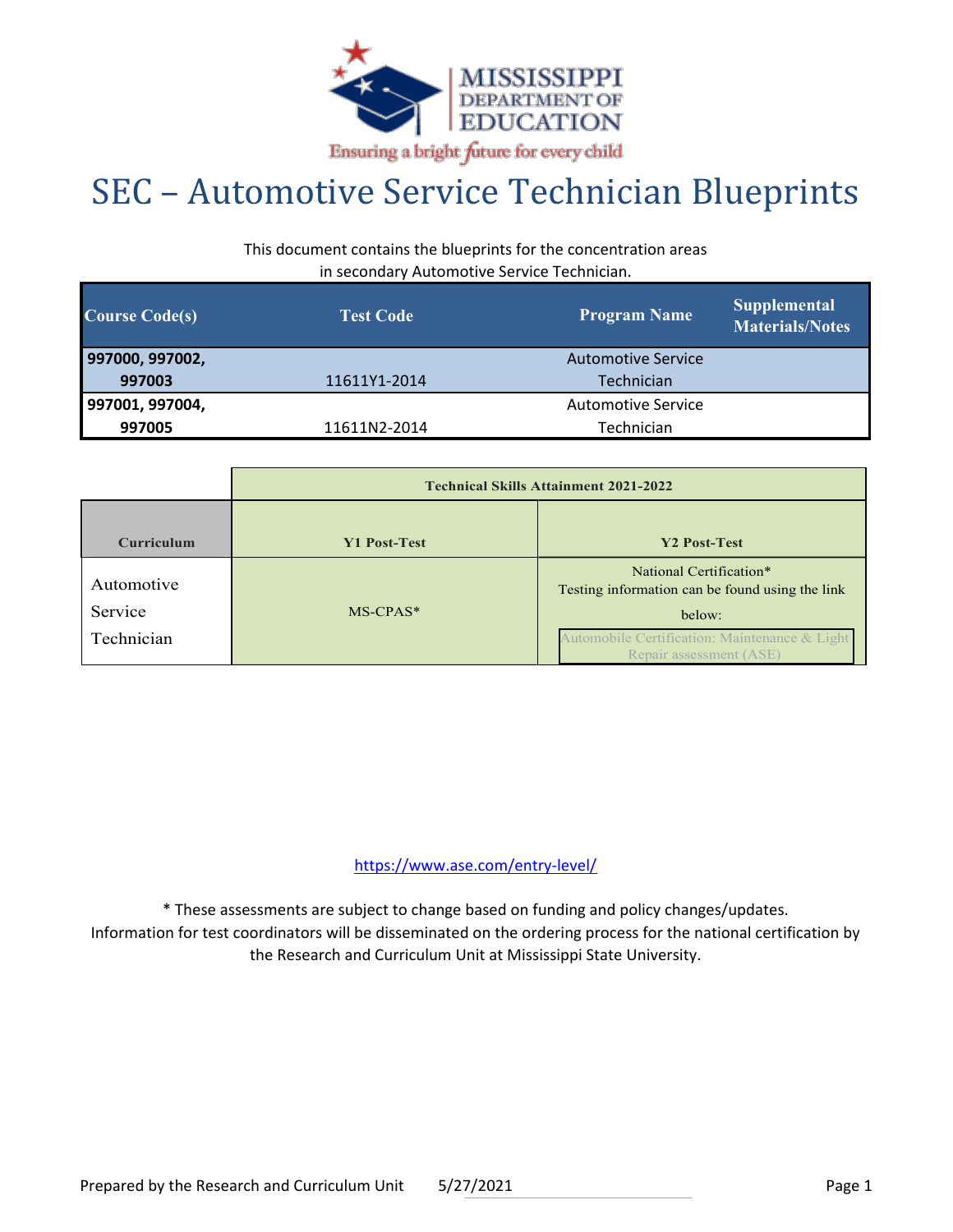

## **MS-CPAS Blueprint Summary**

| <b>Assessment:</b> | <b>Automotive Service Technician</b> |
|--------------------|--------------------------------------|
| <b>Test Code:</b>  | 11611Y1-2014                         |
| <b>CIP Code:</b>   | 470604                               |
|                    | Course Codes: 997000, 997002, 997003 |
| Type:              | C <sub>P</sub>                       |

The MS-CPAS Blueprint Summary indicates the number of assessment questions related to each unit on the assessment and indicates the relative emphasis placed on each unit. All of the listed competencies will appear on the assessment, but because of the length of the assessment, not every competency will be equally represented in the assessment.

| <b>Terms and Definitions</b>    |                                                                                                                                                                                                                                                                                                                                            |
|---------------------------------|--------------------------------------------------------------------------------------------------------------------------------------------------------------------------------------------------------------------------------------------------------------------------------------------------------------------------------------------|
| Assessment:                     | This signifies the name of the assessment, which corresponds with the name of the pathway or<br>program.                                                                                                                                                                                                                                   |
| <b>CIP Code:</b>                | Developed by the U.S. Department of Education's National Center for Education Statistics (NCES), CIP<br>codes are a federal coding system utilized for assessment and reporting of fields of study and program<br>completions activity tracking.                                                                                           |
| <b>Test Code:</b>               | A unique code that serves to numerically identify a specific assessment                                                                                                                                                                                                                                                                    |
| <b>DOK Levels:</b>              | Based on Webb's Depth of Knowledge (DOK), this signifies the assessment item difficulty factor to be<br>expected in each unit. The three levels are as follows:<br>1 = Recall and Reproduction, 2 = Skills and Concepts, 3 = Short-term Strategic Thinking<br>Some postsecondary programs will not use DOK levels until the next revision. |
| Instructional                   | The total number of hours assigned to a unit per the pathway's curriculum                                                                                                                                                                                                                                                                  |
| <b>Total Items:</b>             | The total number of items assigned to each unit on the assessment. It is calculated as follows:<br>(Unit Instructional Hours / Total Instructional Hours) * Total Active Items                                                                                                                                                             |
| <b>Active Items:</b>            | The number of items on the assessment that will be graded                                                                                                                                                                                                                                                                                  |
| <b>Field Test Items:</b>        | The number of items that are being field-tested, or piloted, to determine their eligibility for inclusion as<br>an Active Item on future assessments. These items are not graded and, thus, will not impact the<br>student's final score.                                                                                                  |
| <b>Total Assessed</b><br>Items: | The total number of items on the given assessment. It is calculated as follows:<br>Active Items + Field Test Items                                                                                                                                                                                                                         |

The MS-CPAS Blueprint Summary includes a variety of information, which is explained below:

For more information regarding this MS-CPAS Blueprint Summary, please contact the Research and Curriculum Unit by phone at 1.866.901.7433 or by e-mail at helpdesk@rcu.msstate.edu.